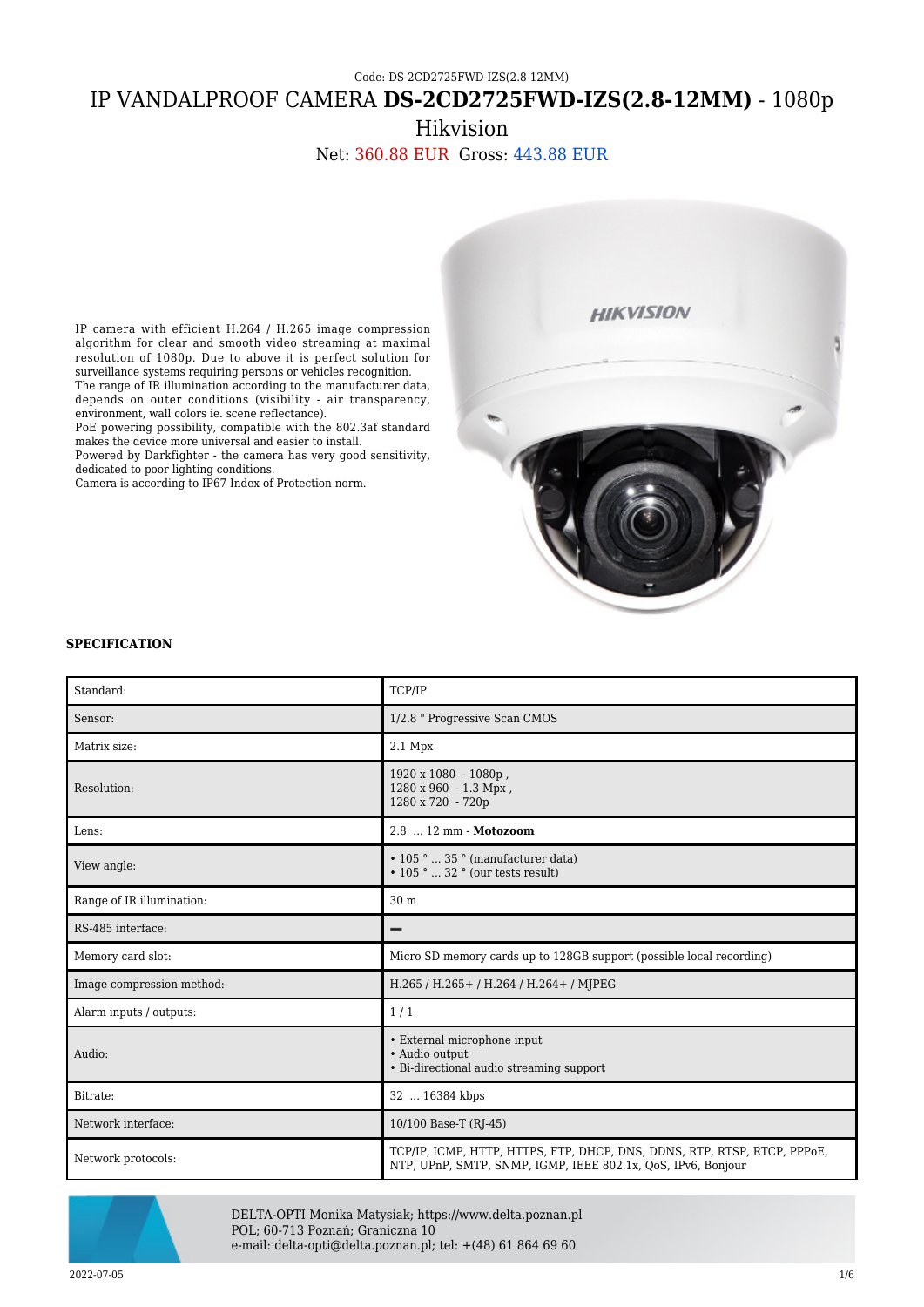| <b>WEB</b> Server:             | Built-in, Web Viewer                                                                                                                                                                                                                                                                                                                                                                                                                                                                                                                                                                                                                                                                       |
|--------------------------------|--------------------------------------------------------------------------------------------------------------------------------------------------------------------------------------------------------------------------------------------------------------------------------------------------------------------------------------------------------------------------------------------------------------------------------------------------------------------------------------------------------------------------------------------------------------------------------------------------------------------------------------------------------------------------------------------|
| Max. number of on-line users:  | 6                                                                                                                                                                                                                                                                                                                                                                                                                                                                                                                                                                                                                                                                                          |
| ONVIF:                         | 16.12                                                                                                                                                                                                                                                                                                                                                                                                                                                                                                                                                                                                                                                                                      |
| Mobile phones support:         | Port no.: 8000 or access by a cloud (P2P)<br>• Android: Free application iVMS-4500 or Hik-Connect<br>• iOS (iPhone): Free application <i>iVMS-4500</i> or <i>Hik-Connect</i>                                                                                                                                                                                                                                                                                                                                                                                                                                                                                                               |
| Default admin user / password: | $admin / -$<br>The administrator password should be set at the first start                                                                                                                                                                                                                                                                                                                                                                                                                                                                                                                                                                                                                 |
| Default IP address:            | 192.168.1.64                                                                                                                                                                                                                                                                                                                                                                                                                                                                                                                                                                                                                                                                               |
| Web browser access ports:      | 80                                                                                                                                                                                                                                                                                                                                                                                                                                                                                                                                                                                                                                                                                         |
| PC client access ports:        | Port no.: 8000 or access by a cloud (P2P) - iVMS-4200 application                                                                                                                                                                                                                                                                                                                                                                                                                                                                                                                                                                                                                          |
| Mobile client access ports:    | 8000                                                                                                                                                                                                                                                                                                                                                                                                                                                                                                                                                                                                                                                                                       |
| Port ONVIF:                    | 80                                                                                                                                                                                                                                                                                                                                                                                                                                                                                                                                                                                                                                                                                         |
| RTSP URL:                      | • Main stream<br>rtsp://192.168.1.64:554/Streaming/Channels/101/ - RTSP - without authorization<br>rtsp://user.password@192.168.1.64:554/Streaming/Channels/101/ - with<br>authorization<br>• Sub stream<br>rtsp://192.168.1.64:554/Streaming/Channels/102/ - RTSP - without authorization<br>rtsp://user.password@192.168.1.64:554/Streaming/Channels/102/ - with<br>authorization                                                                                                                                                                                                                                                                                                        |
| Main stream frame rate:        | 25 fps @ 1080p                                                                                                                                                                                                                                                                                                                                                                                                                                                                                                                                                                                                                                                                             |
| Main features:                 | • WDR - 120 dB - Wide Dynamic Range<br>• 3D-DNR - Digital Noise Reduction<br>• ROI - improve the quality of selected parts of image<br>• ICR - Movable InfraRed filter<br>• BLC - configurable Back Light Compensation<br>· EXIR - high-efficiency infrared LEDs technology, which evenly covers the whole<br>plan of both central vantage points of the scene as well as the corners<br>• Intelligent Image Analysis : intrusion, crossing the line (tripwire),<br>abandoned/missing object, face detection, scene changing<br>• Day/Night mode (color/b&w/auto)<br>• Mirror - Mirror image<br>• Configurable Privacy Zones<br>• Motion Detection<br>• Sharpness - sharper image outlines |
| Power supply:                  | • PoE (802.3af),<br>• 12 V DC / 750 mA                                                                                                                                                                                                                                                                                                                                                                                                                                                                                                                                                                                                                                                     |
| Power consumption:             | $\leq$ 11 W @ PoE (802.3af)<br>$\leq$ 9.5 W @ 12 V DC                                                                                                                                                                                                                                                                                                                                                                                                                                                                                                                                                                                                                                      |
| Housing:                       | Dome - Metal                                                                                                                                                                                                                                                                                                                                                                                                                                                                                                                                                                                                                                                                               |
| Color:                         | White                                                                                                                                                                                                                                                                                                                                                                                                                                                                                                                                                                                                                                                                                      |
| "Index of Protection":         | IP <sub>67</sub>                                                                                                                                                                                                                                                                                                                                                                                                                                                                                                                                                                                                                                                                           |
| Vandal-proof:                  | <b>IK10</b>                                                                                                                                                                                                                                                                                                                                                                                                                                                                                                                                                                                                                                                                                |
| Operation temp:                | $-30 °C  60 °C$                                                                                                                                                                                                                                                                                                                                                                                                                                                                                                                                                                                                                                                                            |
| Weight:                        | 1.33 kg                                                                                                                                                                                                                                                                                                                                                                                                                                                                                                                                                                                                                                                                                    |
| Dimensions:                    | Ø 153 x 133 mm                                                                                                                                                                                                                                                                                                                                                                                                                                                                                                                                                                                                                                                                             |
| Supported languages:           | English, Bulgarian, Croatian, Czech, Danish, Estonian, Finnish, French, Greek,<br>Spanish, Dutch, Lithuanian, Latvian, German, Norwegian, Polish, Portuguese,<br>Russian, Romanian, Serbian, Slovak, Slovenian, Swedish, Turkish, Hungarian, Italian                                                                                                                                                                                                                                                                                                                                                                                                                                       |
| Manufacturer / Brand:          | Hikvision                                                                                                                                                                                                                                                                                                                                                                                                                                                                                                                                                                                                                                                                                  |
| SAP Code:                      | 300820174                                                                                                                                                                                                                                                                                                                                                                                                                                                                                                                                                                                                                                                                                  |
| Guarantee:                     | 3 years                                                                                                                                                                                                                                                                                                                                                                                                                                                                                                                                                                                                                                                                                    |



DELTA-OPTI Monika Matysiak; https://www.delta.poznan.pl POL; 60-713 Poznań; Graniczna 10 e-mail: delta-opti@delta.poznan.pl; tel: +(48) 61 864 69 60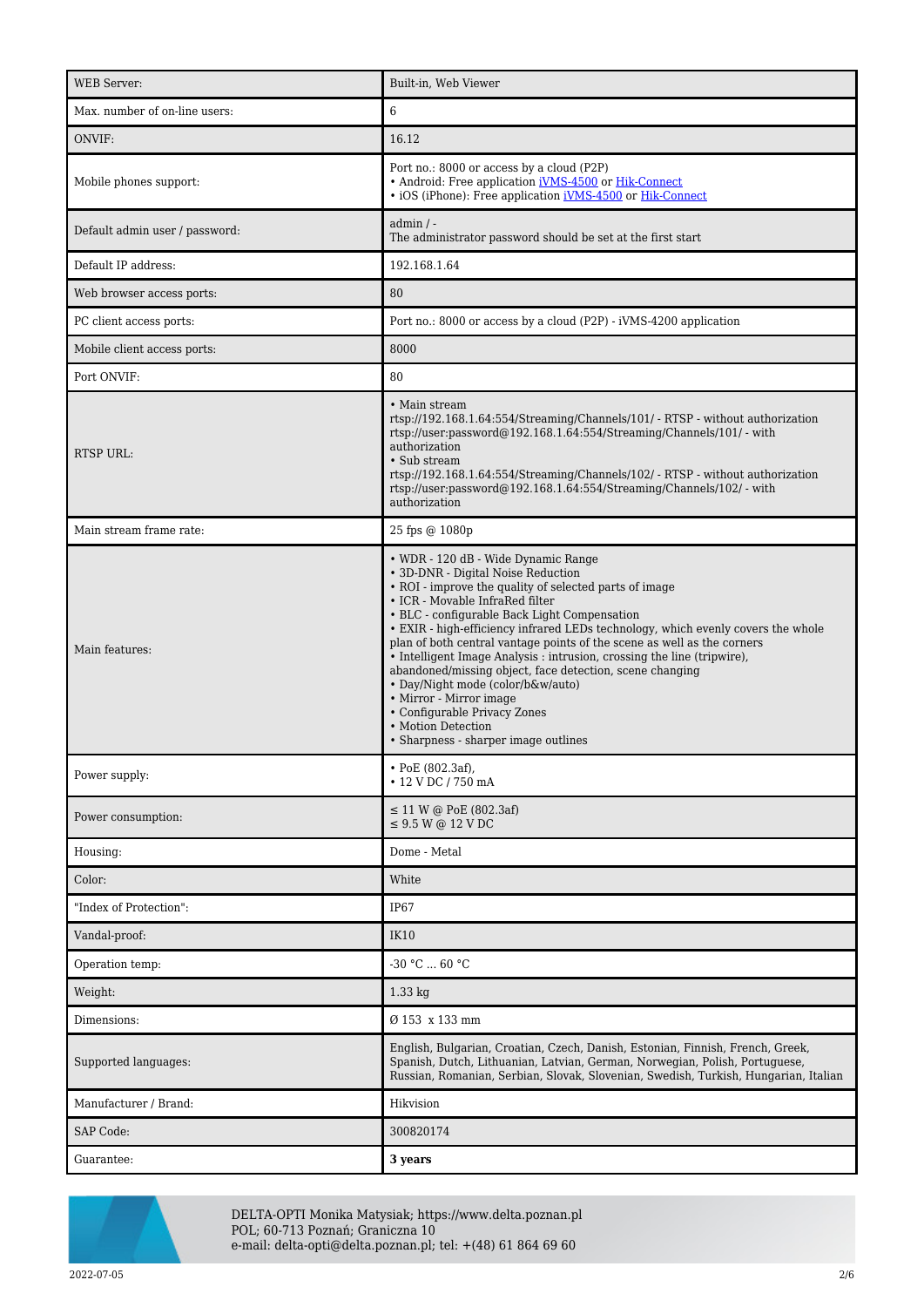#### **PRESENTATION**

Camera view after remove the Dome cover:



CVBS, SPOT output:



Memory card slot:





DELTA-OPTI Monika Matysiak; https://www.delta.poznan.pl POL; 60-713 Poznań; Graniczna 10 e-mail: delta-opti@delta.poznan.pl; tel: +(48) 61 864 69 60

 $2022$ -07-05  $3/6$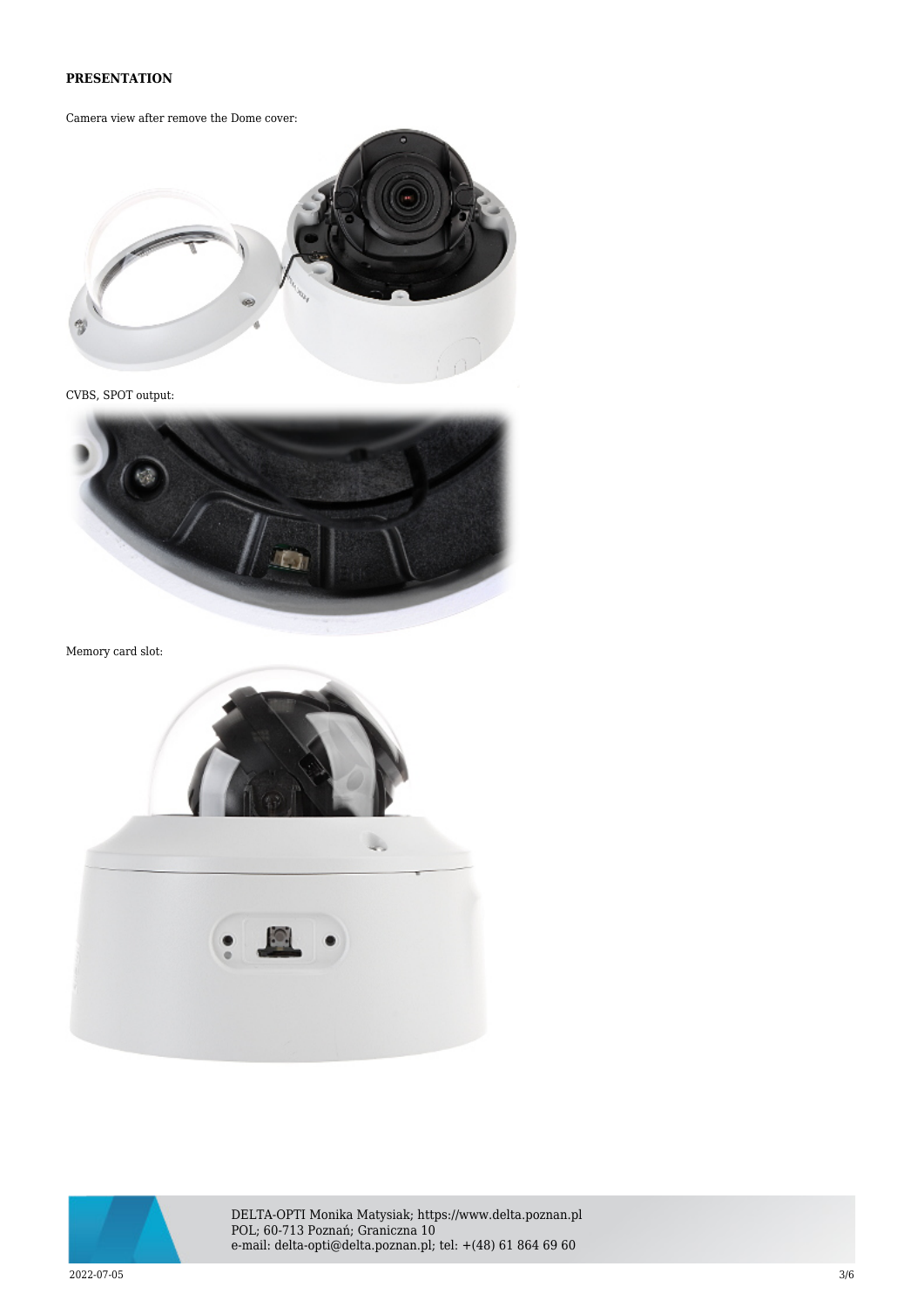

Mounting side view:



Bottom view (after remove the cover):



Camera connectors:



DELTA-OPTI Monika Matysiak; https://www.delta.poznan.pl POL; 60-713 Poznań; Graniczna 10 e-mail: delta-opti@delta.poznan.pl; tel: +(48) 61 864 69 60

 $2022$ -07-05  $4/6$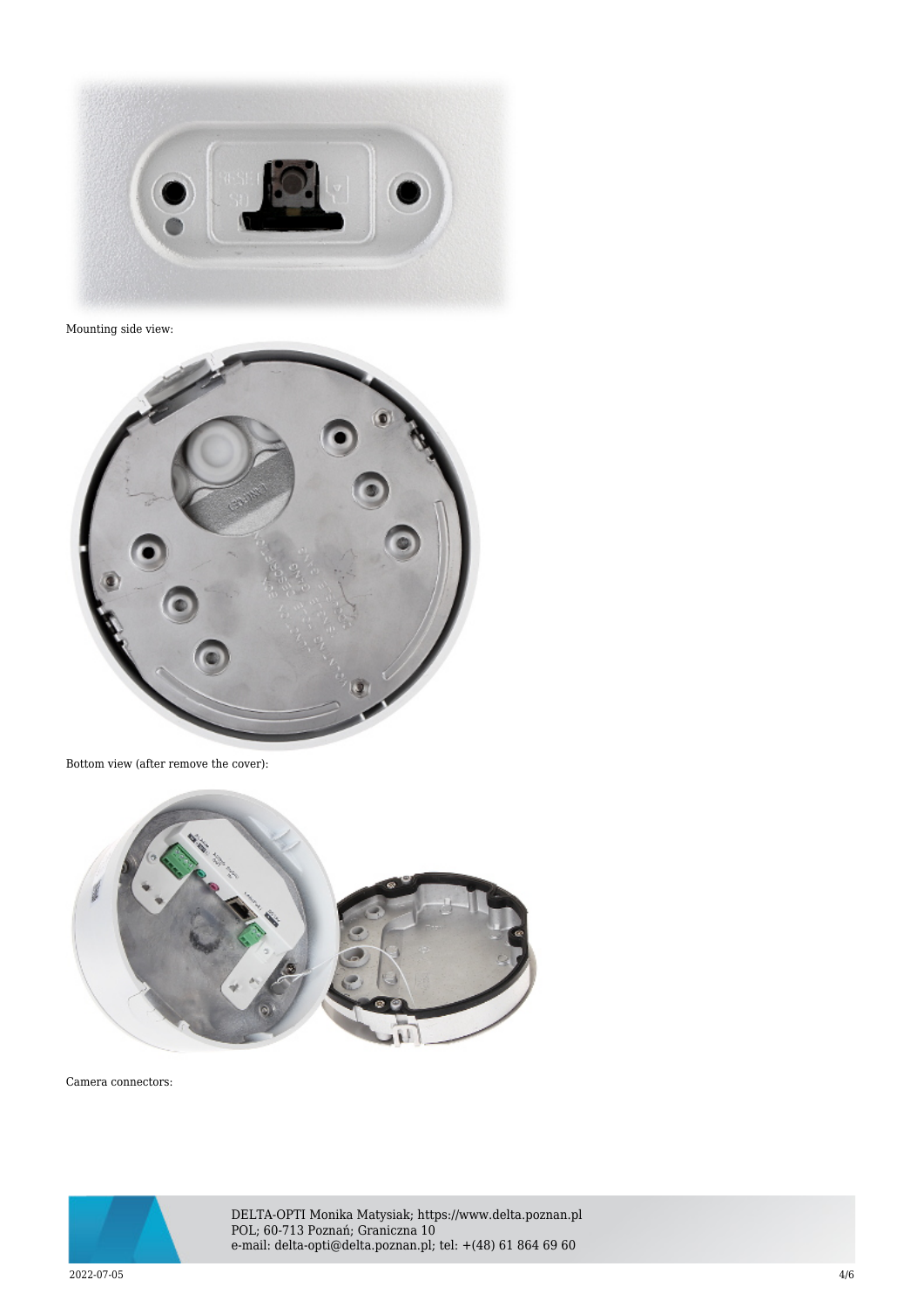

Dimensions:



In the kit:



### **OUR TESTS**

Camera image at artificial illumination (about 30Lux):



DELTA-OPTI Monika Matysiak; https://www.delta.poznan.pl POL; 60-713 Poznań; Graniczna 10 e-mail: delta-opti@delta.poznan.pl; tel: +(48) 61 864 69 60

 $2022$ -07-05  $5/6$